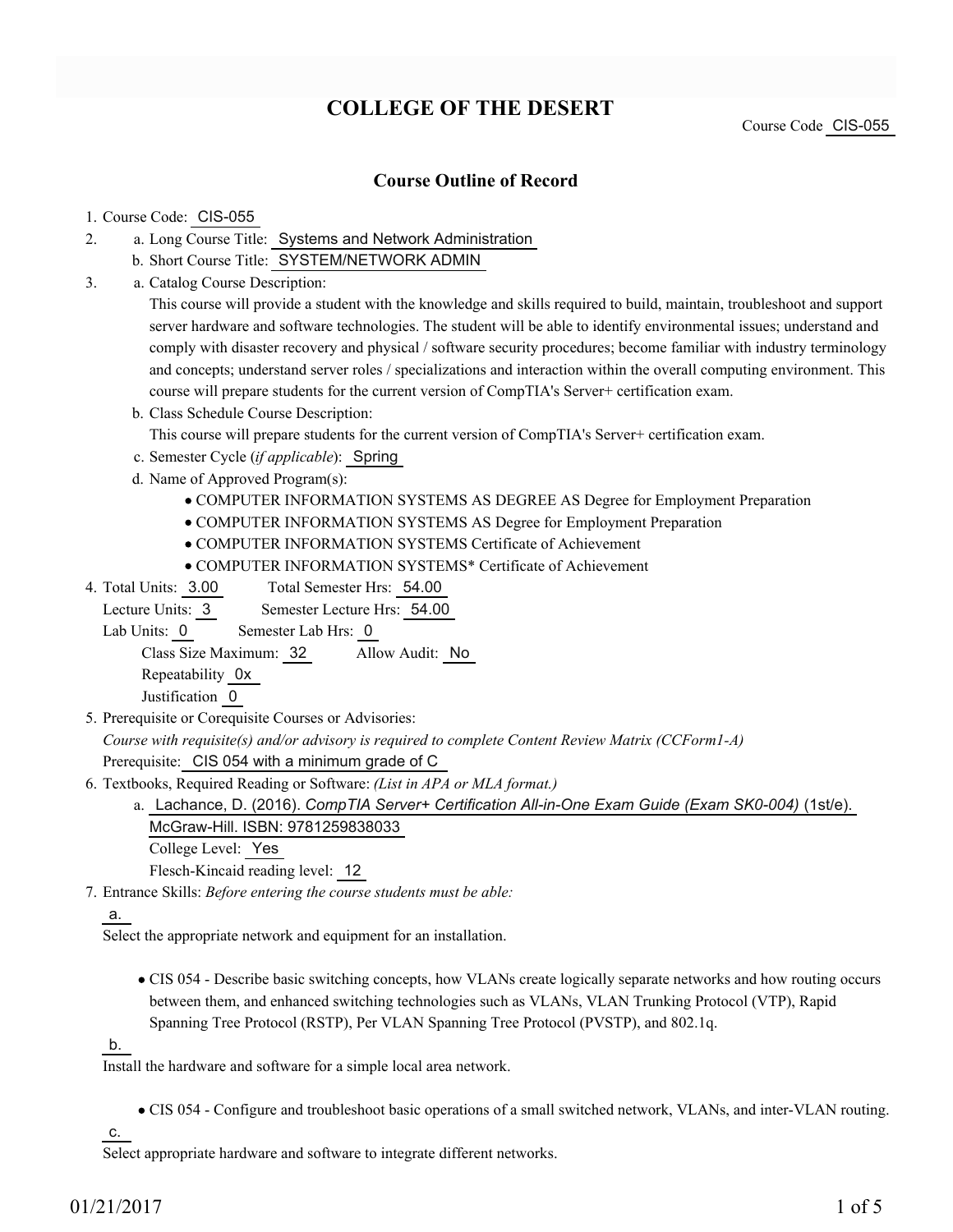- CIS 054 Configure and troubleshoot basic operations of a small switched network, VLANs, and inter-VLAN routing.
- CIS 054 Understand and describe the purpose, nature, and operations of a router, routing tables, and the route lookup process, dynamic routing protocols, distance vector routing protocols, and link-state routing protocols, the purpose and types of access control lists (ACLs), and and the operations and benefits of Dynamic Host Configuration Protocol (DHCP), Domain Name System (DNS) for IPv4 and IPv6, and Network Address Translation (NAT).

#### d.

Explain the OSI networking model.

CIS 054 - Configure and verify static routing and default routing; configure and troubleshoot basic operations of routers in a small routed network including Routing Information Protocol (RIPv1 and RIPv2) and Open Shortest Path First (OSPF) protocol (single-area OSPF); Configure, monitor, and troubleshoot ACLs for IPv4 and IPv6; and configure and troubleshoot NAT operations.

e.

Configure a TCP/IP network client.

CIS 054 - Understand and describe the purpose, nature, and operations of a router, routing tables, and the route lookup process, dynamic routing protocols, distance vector routing protocols, and link-state routing protocols, the purpose and types of access control lists (ACLs), and and the operations and benefits of Dynamic Host Configuration Protocol (DHCP), Domain Name System (DNS) for IPv4 and IPv6, and Network Address Translation (NAT).

### 8. Course Content and Scope:

### Lecture:

|  | 1. Introduction to servers |  |
|--|----------------------------|--|
|--|----------------------------|--|

- 1. Examine the network architecture
- 2. Identify common server types and functions
- 2. Exploring the server hardware
	- 1. Identify server system board components
	- 2. Explore system processing core
	- 3. Explore server memory
	- 4. Examine server cooling and power systems
- 3. Introduction to server software
	- 1. Describe server software
	- 2. Network operating system (NOS) management features
	- 3. Network operating system (NOS) security features
- 4. Network essentials for servers
- 4. Exploring the server storage system
	- 1. Examine storage devices used for servers
	- Exploring disk interfaces, such as Integrated Drive Electronics (IDE) and Small Computer 2. System Interface (SCSI)
	- 3. Describe Random Arrays of Independent Disks (RAID)
	- 4. Explore Network-Attached Storage (NAS) implementations
	- 5. Explore Storage Area Network (SAN) implementations
- 5. Installing the server hardware
	- 1. Identify the best practices in server hardware installation
	- 2. Install hardware components on a server
	- 3. Verify server installation
	- 4. Install a server in a network environment
- 6. Configuring servers
	- 1. Network operating system (NOS) installation and verification
	- 2. Install system monitoring agents and service tools
	- 3. Server configuration documentation
- 7. Examining the issues in upgrading server components
	- 1. Examine an upgrade checklist
	- 2. Examine the issues in upgrading server hardware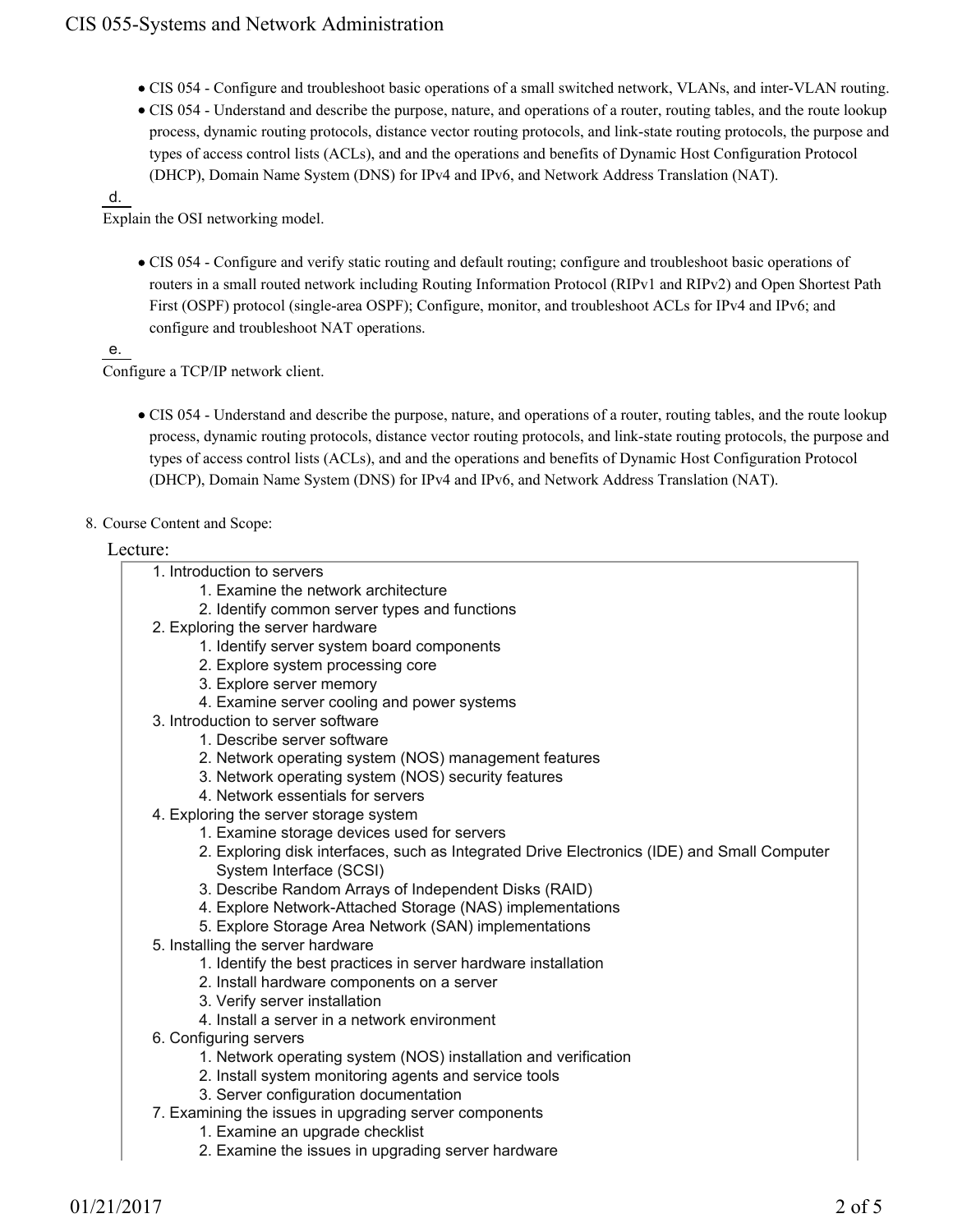# CIS 055-Systems and Network Administration

3. Examine the issues in upgrading server software 8. Examining servers in an it environment 1. Industry best practices for server installation and maintenance 2. Server security and access methods 9. Troubleshooting servers 1. Examine the troubleshooting theory and methodologies 2. Troubleshoot server hardware problems 3. Troubleshoot server software problems 4. Troubleshoot server network problems 5. Troubleshoot server storage device problems 10. Exploring disaster recovery concepts and methodologies 1. Examine disaster recovery plans 2. Implement disaster recovery methodologies 3. Implement replication methods

Lab: *(if the "Lab Hours" is greater than zero this is required)*

9. Course Student Learning Outcomes:

1.

Design, configure, maintain and troubleshoot industry standard servers.

2.

Perform system backup and recovery operations.

3.

Install and maintain multiple-drive arrays.

4.

Manage multiple servers in a networked environment.

10. Course Objectives: Upon completion of this course, students will be able to:

a. Identify the hardware components of a server.

b. Describe the features of server software.

c. Examine the various types of storage systems used in servers.

d. Install hardware components on a server.

e. Configure and troubleshoot servers.

f. Examine the issues in upgrading server components.

g. Identify some of the industry's best practices for deploying a server and the various strategies of securing, accessing, and remotely managing the server hardware.

h. Describe and employ disaster recovery concepts and techniques.

Methods of Instruction: *(Integration: Elements should validate parallel course outline elements)* 11.

- a. Activity
- b. Collaborative/Team
- c. Demonstration, Repetition/Practice
- d. Discussion
- e. Distance Education
- f. Lecture
- g. Observation
- h. Participation
- i. Technology-based instruction

12. Assignments: *(List samples of specific activities/assignments students are expected to complete both in and outside of class.)*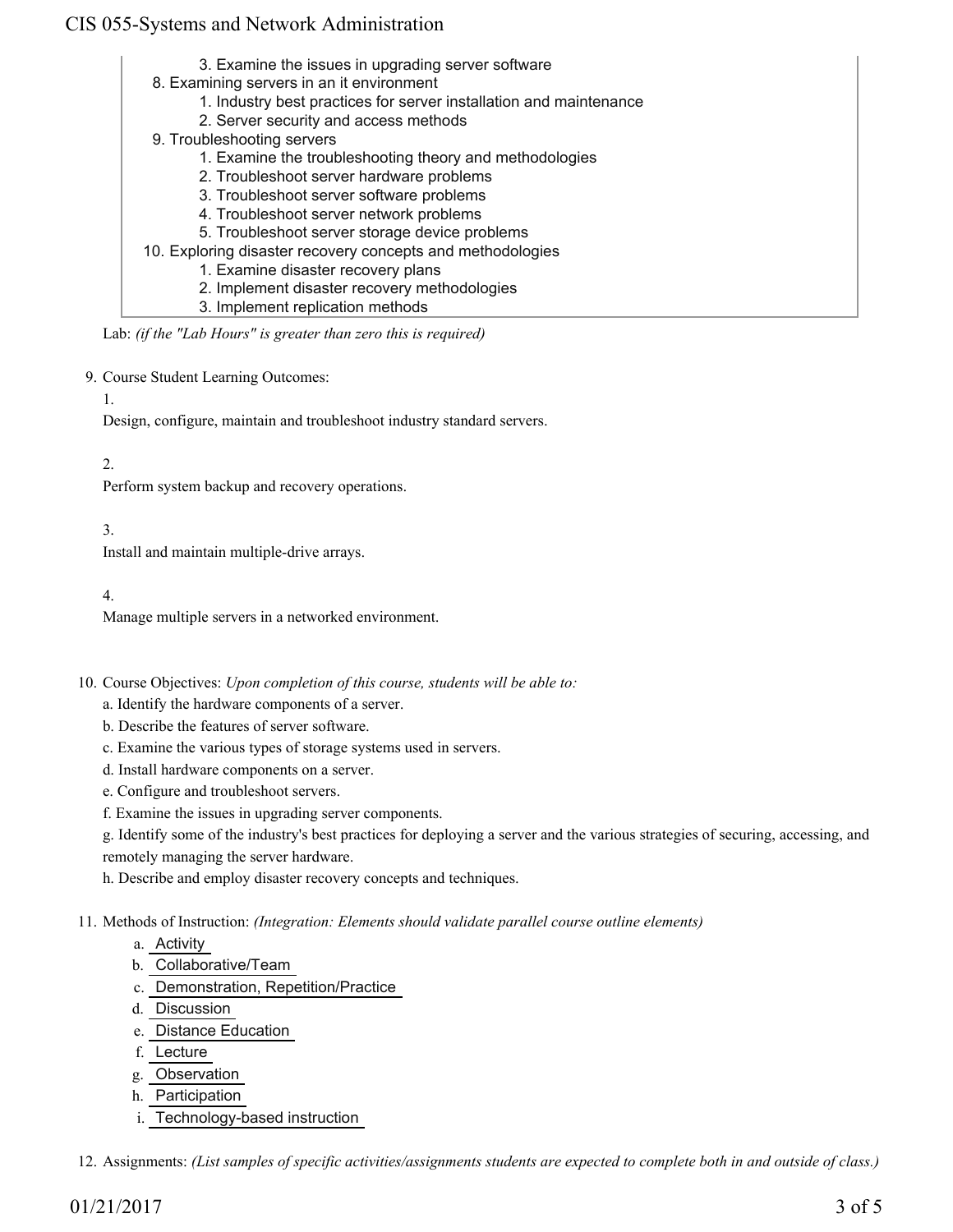# CIS 055-Systems and Network Administration

In Class Hours: 54.00

Outside Class Hours: 108.00

a. Out-of-class Assignments

The following out of class assignments may be used in the course:

- projects (server installation, configuration and maintenance with multiple server operating systems)
	- research projects (e.g. research troubleshooting methods for server problems).
- b. In-class Assignments
	- 1. Complete a flow chart indicating correct procedures for documenting server environment.
	- 2. Describe the proper configuration for a given server performance issue.
	- 3. Troubleshoot a computer system that contains a given hardware or software glitch in the server set-up.
	- 4. Complete assigned practice test questions in a simulated CompTIA exam environment.

13. Methods of Evaluating Student Progress: The student will demonstrate proficiency by:

- Written homework
- Students are evaluated on skills and abilities related to CompTIA Server+ certification examination preparation.
- Computational/problem solving evaluations

Demonstration of various server characteristics on the computer Solutions to assigned server problems Troubleshoot solutions to server faults Class analysis of assigned server problems

- Product/project development evaluation Hands-on lab exercises and tests utilizing various types of server procedures
- True/false/multiple choice examinations Demonstration of knowledge of server fundamentals through various types of examinations (multiple-choice, true/false)
- Mid-term and final evaluations Final exam for the course will consist of the CompTIA Server+ SKO-004
- 14. Methods of Evaluating: Additional Assessment Information:
- 15. Need/Purpose/Rationale -- All courses must meet one or more CCC missions.
	- PO Career and Technical Education

Fulfill the requirements for an entry- level position in their field.

Apply critical thinking skills to execute daily duties in their area of employment.

Apply critical thinking skills to research, evaluate, analyze, and synthesize information.

Display the skills and aptitude necessary to pass certification exams in their field.

Exhibit effective written, oral communication and interpersonal skills.

IO - Personal and Professional Development

Demonstrate an understanding of ethical issues to make sound judgments and decisions.

IO - Scientific Inquiry

Collect and analyze data. Skills of data collection include an understanding of the notion of hypothesis testing

and specific methods of inquiry such as experimentation and systematic observation.

IO - Critical Thinking and Communication

Apply principles of logic to problem solve and reason with a fair and open mind.

IO - Global Citizenship - Scientific & Technological Literacy

 Synthesize, interpret, and infer, utilizing information, data, and experience to solve problems, innovate, and explore solutions.

IO - Global Citizenship - Ethical Behavior

Apply ethical reasoning to contemporary issues and moral dilemmas.

16. Comparable Transfer Course

| <b>University System</b> |  |
|--------------------------|--|
|--------------------------|--|